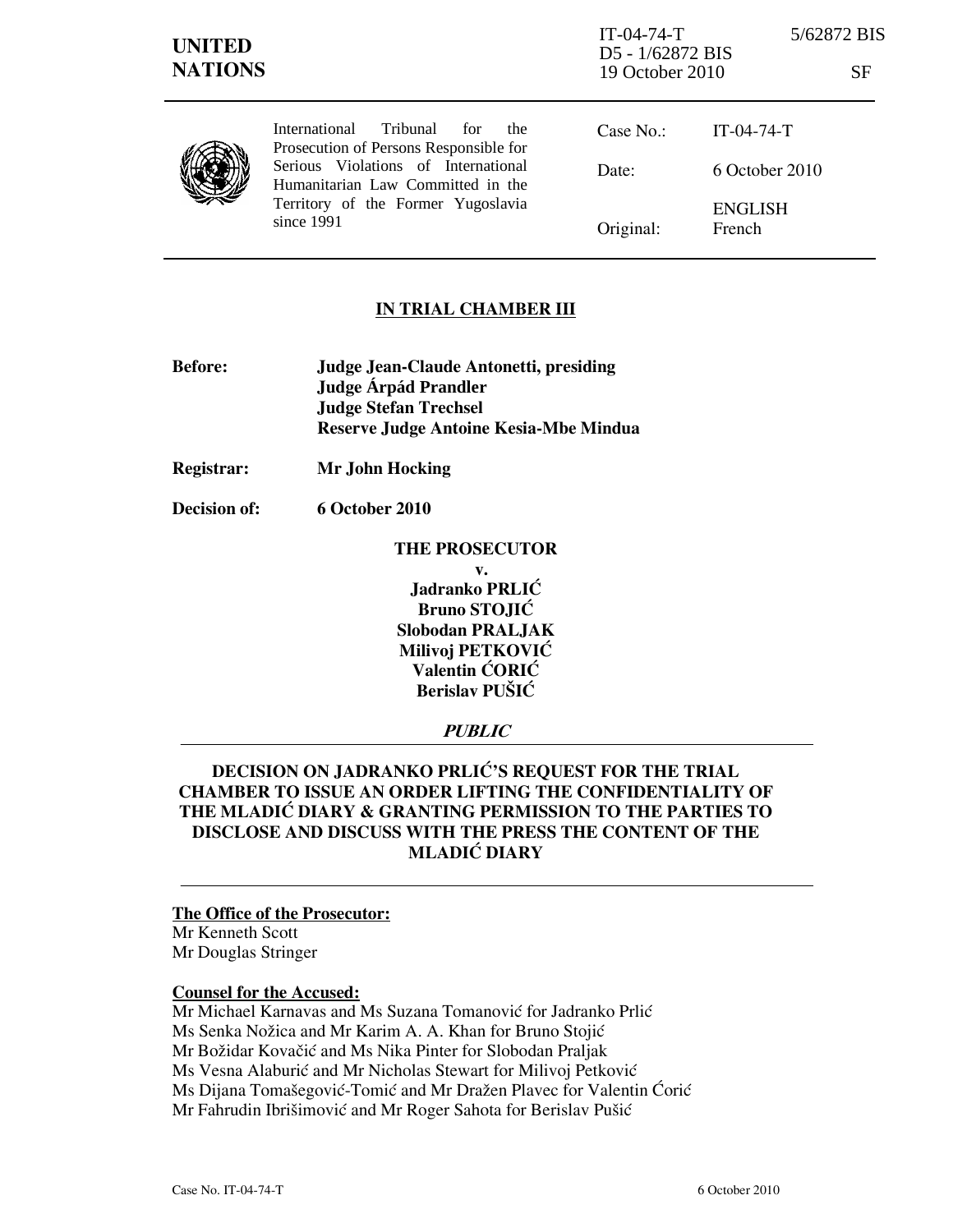TRIAL CHAMBER III ("Chamber") of the International Tribunal for the Prosecution of Persons Responsible for Serious Violations of International Humanitarian Law Committed in the Territory of the Former Yugoslavia since 1991 ("Tribunal"),

**SEIZED** of "Jadranko Prlić's Request for the Trial Chamber to Issue an Order Lifting the Confidentiality of the Mladić Diary  $\&$  Granting Permission to the Parties to Disclose and Discuss with the Press the Content of the Mladić Diary" filed publicly by the Counsel for the Accused Jadranko Prlić ("Prlić Defence") on 22 July 2010, to which are attached a public annex and a confidential annex, and in which the Prlić Defence asks the Chamber to issue an order lifting the confidentiality of the entire Mladić Diary and to authorise the parties to disclose and discuss the content with the press ("Motion").

**NOTING** "Slobodan Praljak's Joinder to Jadranko Prlić's 22 July 2010 Request to Lift the Confidentiality of the Mladic Diary", in which Counsel for the Accused Slobodan Praljak joins in the Motion,

NOTING the "Prosecution Response to Jadranko Prlić's Request for the Trial Chamber to Issue an Order Lifting the Confidentiality of the Mladić Diary  $\&$  Granting Permission to the Parties to Disclose and Discuss with the Press the Content of the Mladić Diary", filed publicly by the Office of the Prosecutor ("Prosecution") on 28 July 2010, with three public annexes in which the Prosecution objects to the Motion ("Response"),

**NOTING** the "Prosecution Supplemental Submission on Jadranko Prlić's Request for the Trial Chamber to Issue an Order Lifting the Confidentiality of the Mladić Diary  $\&$ Granting Permission to the Parties to Disclose and Discuss with the Press the Content of the Mladić Diary", filed publicly by the Prosecution on 30 August 2010, with one public annex in which the Prosecution informs the Chamber that it continues to object to the Motion,

**NOTING** the oral decision rendered by the Trial Chamber in *The Prosecutor v*. Radovan Karadžić ("Karadžić Chamber") during the public hearing on 20 August 2010, which admitted into evidence, as a public document, 15 of the 18 notebooks of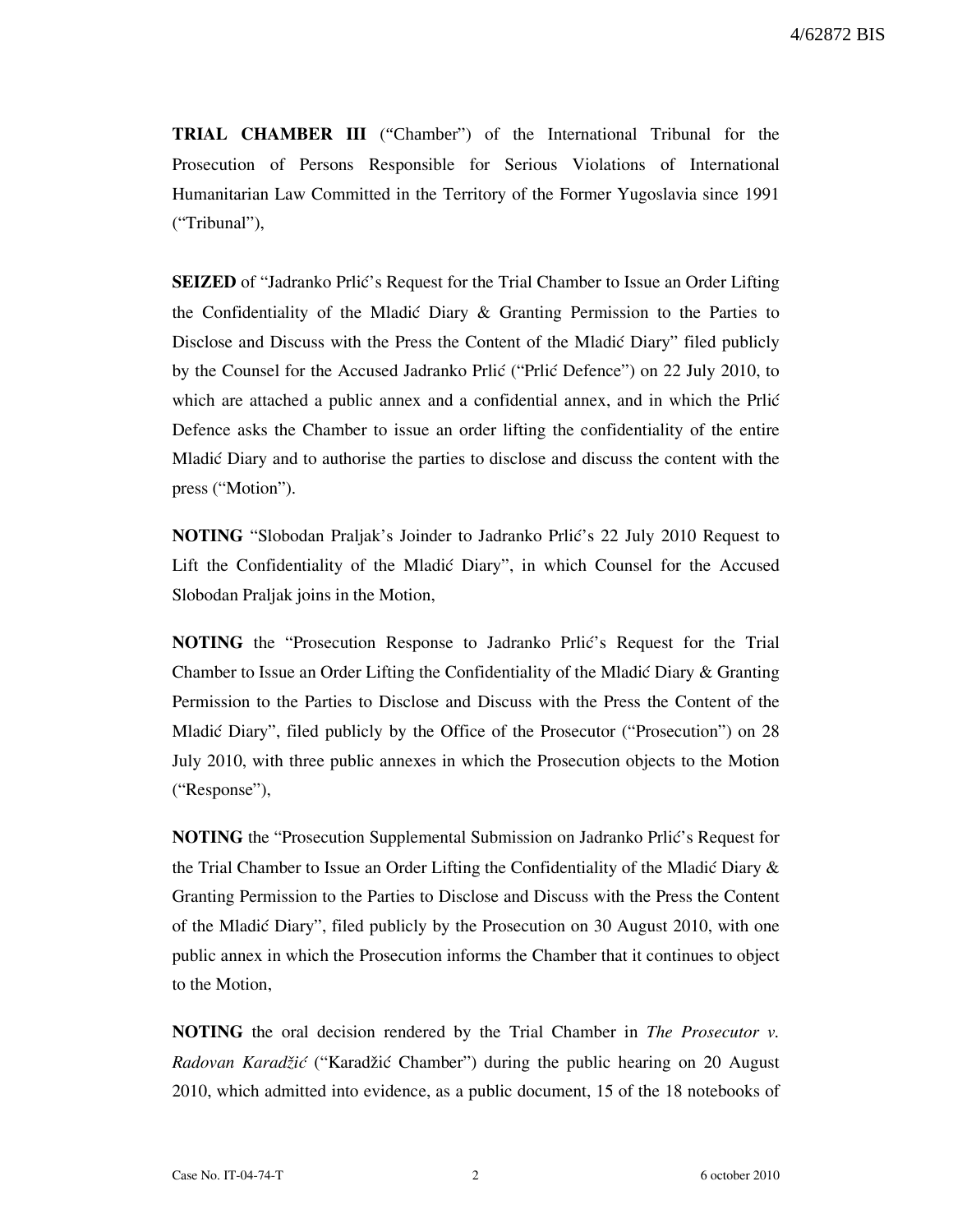the Mladić Diary, seized during the search of 23 February 2010 and 5 notebooks of The Mladic Diary seized during the search of 4 December 2008 ("Notebooks") Admitted by the Karadžić Chamber"), $<sup>1</sup>$ </sup>

**CONSIDERING** that the Karadžić Chamber has therefore admitted into evidence, as a public document, almost the entire Mladić Diary, with the exception of three notebooks, $2$ 

**CONSIDERING** that the Notebooks Admitted by the Karadžić Chamber are available publicly in their current form and accessible to anyone who puts in a request with the Registry of the Tribunal, $\delta$ 

CONSIDERING that the Chamber finds consequently that the part of the Motion asking the Chamber to issue an order lifting the confidentiality of the Mladić Diary and authorising the parties to disclose the content and discuss it with the press is moot, with regard to the Notebooks Admitted by the Karadžić Chamber,

CONSIDERING, moreover, that it is not up to the Chamber to authorise or prohibit the Prlic Defence or other parties from discussing with the press public documents

 $\overline{a}$ 

<sup>&</sup>lt;sup>1</sup> Hearing of 20 August 2010, *The Prosecutor v. Radovan Karadžić*, Case No. IT-95-5/18-T, transcript in French (T (F)), p. 6113, public hearing. The volumes of the diary that were admitted into evidence are as follows: Mladić notebook from 30 December 1991 to 14 February 1992; Mladić notebook from 14 February 1992 to 25 May 1992; Mladić notebook from 27 May 1992 to 31 July 1992; Mladić notebook from 16 July 1992 to 9 September 1992; Mladić diary dated 14, 15 and 27 September 1992; Mladić notebook from 10 September 1992 to 30 September 1992; Mladić notebook from 30 September to 4 October 1992; Mladić notebook from 5 October 1992 to 27 December 1992; Mladić notebook from 2 January 1993 to 28 January 1993; Mladić notebook from 29 January 1993 to 31 March 1993; Mladić notebook from 2 April 1993 to 24 October 1993; Mladić notebook dated 1 September 1993; Mladić notebook from 28 October 1993 to 15 January 1994; Mladić notebook from 9 January 1994 to 21 March 1994; Mladić notebook from 31 March 1994 to 3 September 1994; Mladić notebook from 4 September 1994 to 28 January 1995; Mladić notebook from 27 January 1995 to 5 September 1995; Mladić notebook from 14 July 1995 to 18 September 1995; Mladić notebook from 28 August 1995 to 15 January 1996; Mladić notebook from 16 January 1996 to 28 November 1996.

<sup>&</sup>lt;sup>2</sup> The Prosecutor v. Radovan Karadžić, Case No. IT-95-5/18-T, "Decision on the Second Prosecution Motion for Leave to Amend Its Rule 65 ter Exhibit List (Mladić Notebook)", public, 22 July 2010, page 15, in which the Karadžić Chamber denies the Motion seeking to add to the list of exhibits filed by the Prosecution pursuant to Rule 65 ter of the Rules of Procedure and Evidence ("Rules") the following three Mladić notebooks: Mladić notebook from 29 June to 25 August 1991; Mladić notebook from 27 August to 22 November 1991; Mladić notebook from 23 November to 29 December 1991.

<sup>&</sup>lt;sup>3</sup> On this matter, see notably the "Directive for the Court Management and Support Services Section, Judicial Services Section, Registry", Section XII: Public Access to Judicial Records of the Tribunal, Articles 29 and 30.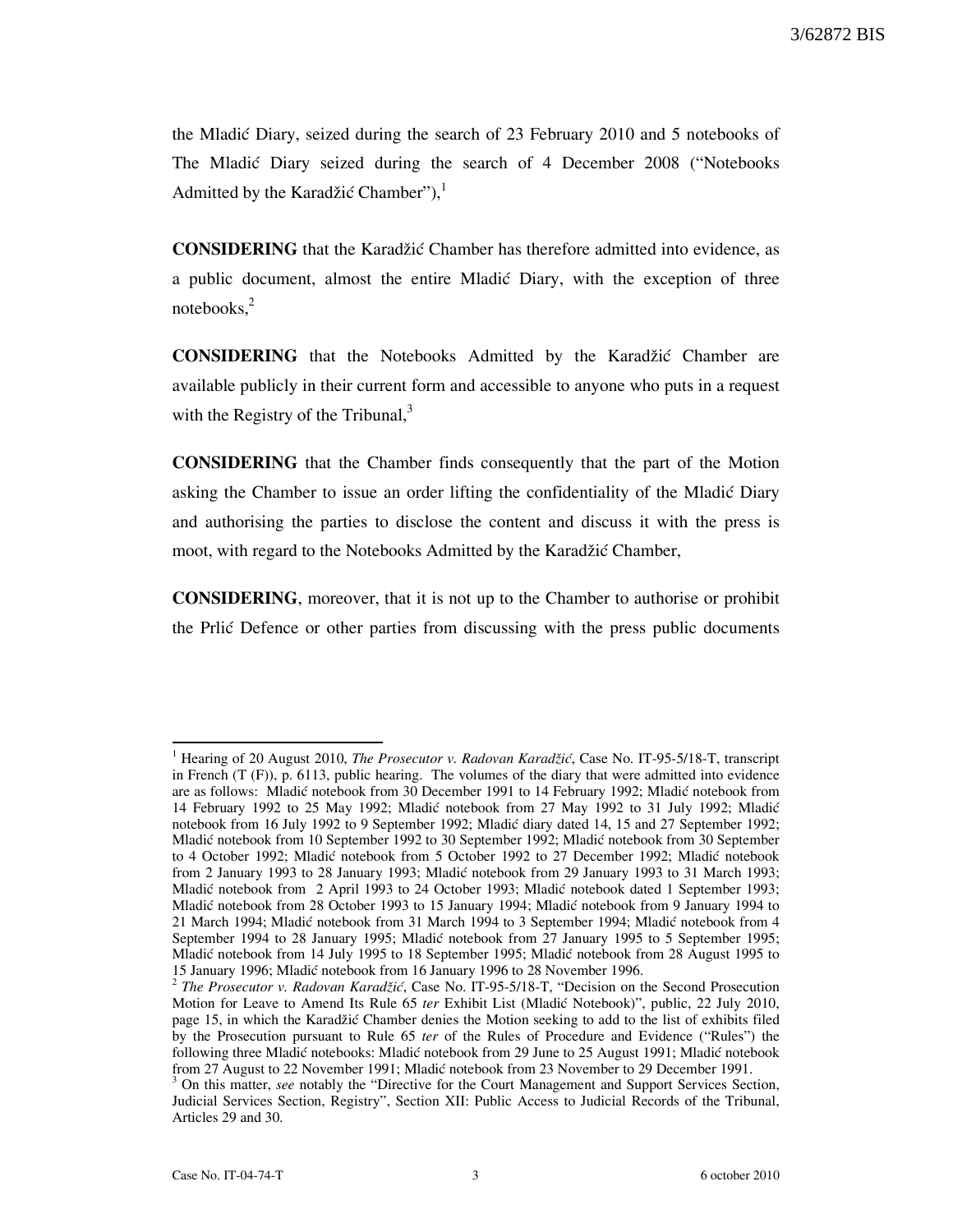2/62872 BIS

that are available to everyone, as long as in doing so the said parties respect the rules of professional conduct imposed on them,<sup>4</sup>

CONSIDERING that, consequently, the Chamber also declares moot the part of the Motion seeking permission from the Chamber to discuss with the press the content of the Mladić Diary, with respect to the Notebooks Admitted by the Karadžić Chamber,

CONSIDERING that with regards to the three notebooks not admitted before the Karadžić Chamber, the Chamber recalls that like the other notebooks, they were disclosed by the Prosecution to the Defence teams in the present case; that in line with the Decision of 9 December 2004,<sup>5</sup> the three notebooks that were not admitted publicly by the Karadžić Chamber are still confidential; that if the Prlić Defence wishes to disclose them to a "member of the public",  $6$  this disclosure must be directly and specifically necessary for the presentation of its case;<sup>7</sup> that the Prlic Defence has not established that the disclosure of the three notebooks not admitted by the Karadžić Chamber to a "member of the public" is directly and specifically necessary to the presentation of its case; that this disclosure meets the strict conditions as defined in the Decision of 9 December  $2004$ ;<sup>8</sup> that the Prlić Defence did not specify how its request for the three notebooks would fulfil the conditions,

CONSIDERING, moreover, that the Chamber denied the Motion of the Prli} Defence with regard to the three notebooks that were not admitted by the Karadžić Chamber, and to the lifting of confidentiality, their disclosure to the press and the possibility for the Prlić Defence to discuss them with it,

 $\overline{a}$ 

<sup>&</sup>lt;sup>4</sup> On this matter, see notably for the Prosecution, the "Standards of Professional Conduct Prosecution Counsel", 14 September 1999, item 2 (i) and (k) and see notably for the Defence teams "The Code of Professional Conduct for Defence Counsel Appearing before the International Tribunal", of 29 June 2006, Articles 10 and 24.

 $<sup>5</sup>$  The Prosecutor v. Jadranko Prlić et al., IT-04-74-PT, "Decision on Prosecution's Request for</sup> Modification of Order for Protective Measures", 9 December 2004, public ("Decision of 9 December 2004"), pp. 3 and 4.

<sup>6</sup> Decision of 9 December 2004, pp. 2 and 3.

<sup>7</sup> Decision of 9 December 2004, p. 4.

 $8$  Decision of 9 December 2004, p. 4: "If the Defence or the Accused find it directly and specifically necessary for the preparation and presentation of the case to disclose protected information to a member of the public, they shall inform each person among the public to whom material or information is shown or disclosed, that the member of the public shall not copy, reproduce or publicise such material or information, in whole or in part, or show or disclose it to any other person and they shall obtain nondisclosure agreements from third parties as a precondition for the release of the material to them. If provided with the original or any copy or duplicate of such material, such member of the public shall return it to the Defence when the material is no longer necessary for the preparation and presentation of the Accused's cases."